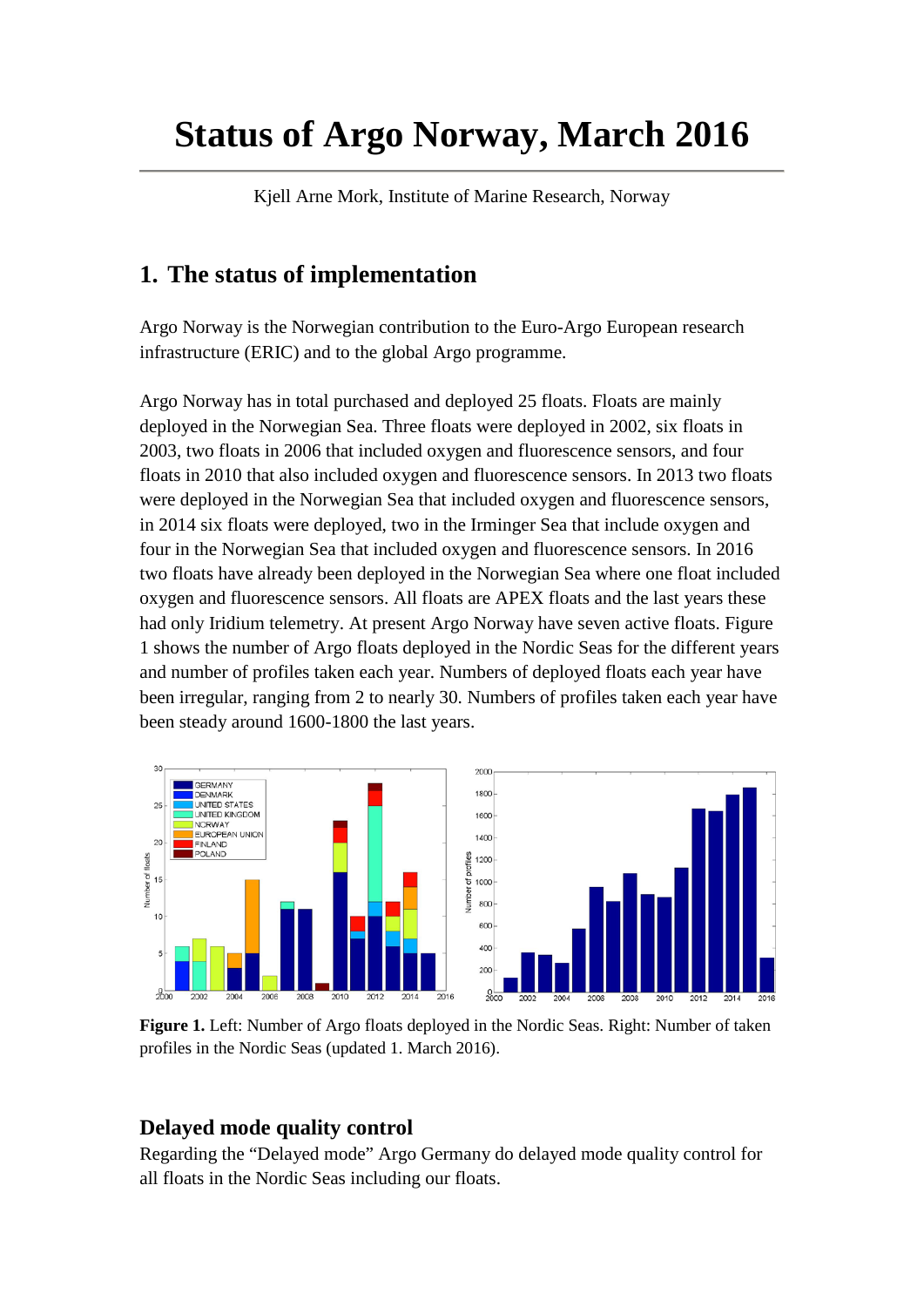### **2. Present level of and future prospects for national funding for Argo**

The funding was self-financed (i.e. funded by our institute) until 2012. In 2012 IMR received funding from the Norwegian Research Council (NRC, Ministry of Education and Research) for funding of three Argo floats per year the next three years (2013- 2015). The future funding of Argo is uncertain, but Argo Norway will in 2016 submit a new proposal to the Norwegian Research Council for long-term funding of Argo floats.

### 3. **Summary of deployment plans**

In 2016 we have deployed two Argo (APEX) floats in the Norwegian Sea; one standard and one including dissolved oxygen and fluorescence+backscatter sensors. Additional one APEX Electro Magnetic (EM) float will be deployed summer 2016 in the Norwegian Sea. Estimates of future deployments (from 2017) are three floats per year in the Nordic Seas. Some of these floats might include additional sensors (e.g., oxygen and fluorescence sensors) dependent on the funding.



**Figure 2.** Active Argo floats within the Nordic Seas, updated 29<sup>th</sup> January 2016. The colours indicate age in years while the thin lines (for some floats) are the drift over the last 2 months.